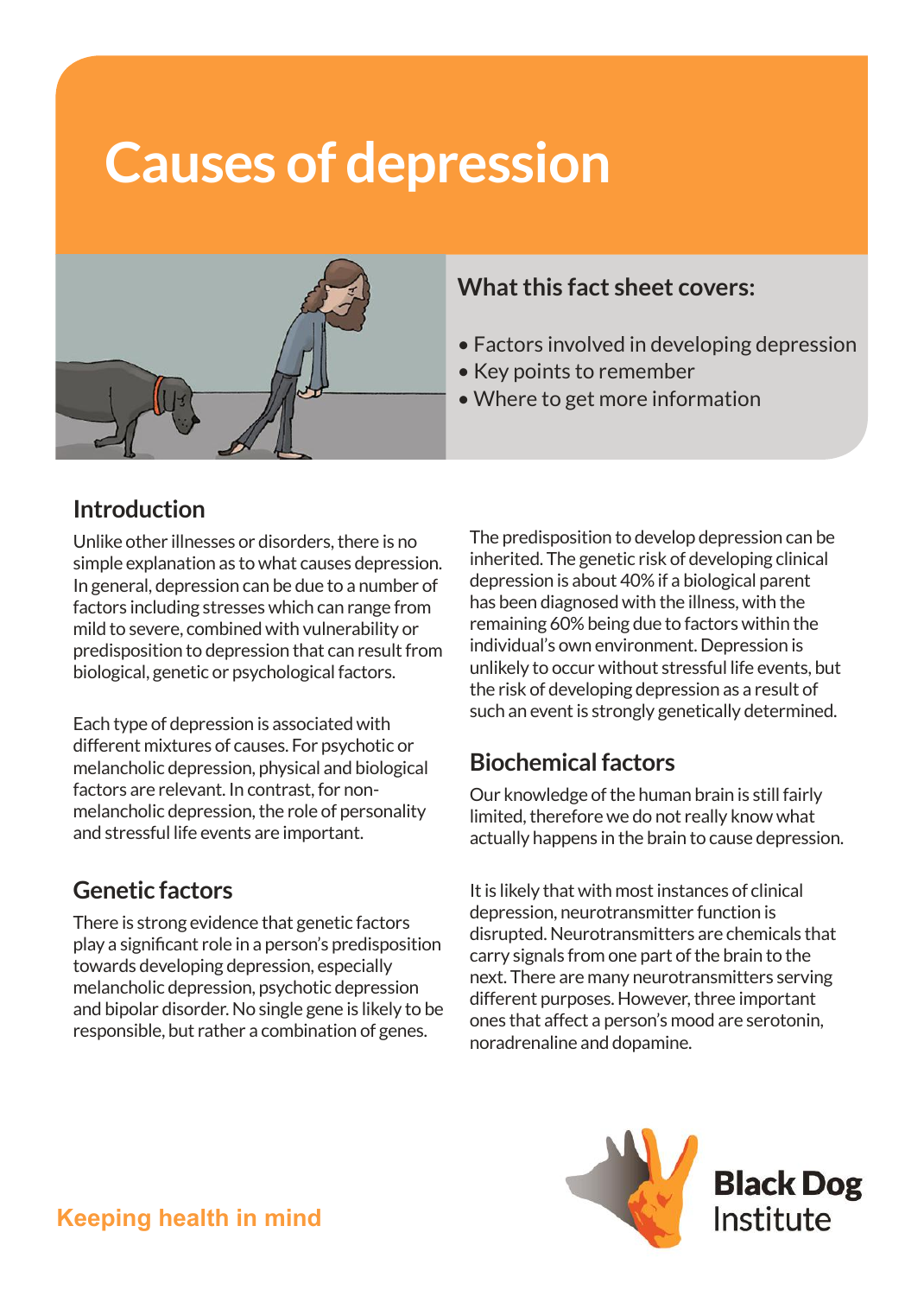In normal brain function, neurotransmitters interact with a series of nerve cells, with the signal being as strong in the second and subsequent cells as it was in the first. However, in people who are depressed, mood regulating neurotransmitters fail to function normally, so that the signal is either depleted or disrupted before passing to the next nerve cell.

#### **Physical illness**

In a simple sense, physical illness can lead to depression through the lowered mood that we can all experience when we are unwell, in pain or discomfort, confined and less able to do the things we enjoy.

Illness can also change the body's functioning in a way that leads to depression. Even if the illness isn't making us feel down we can still suffer from depression. For example:

- It is known that certain cancers can produce a depressive illness – in these cases a person might be quite unaware that they are suffering from depression.
- Compromised immune functioning might play a part in the emergence of depression, although further research is needed to establish this link.

#### **The ageing brain**

As we age, our brain's general functioning can become compromised and this can affect the neurotransmitter pathways which influence mood state. Three reasons for these changes are worth mentioning in relation to depression:

- Late onset depression: Elderly people who develop dementia may also develop a severe depression for the first time; this type of depression is commonly of a psychotic or melancholic type and reflects the disruption of circuits linking certain basal ganglia and frontal regions of the brain.
- These brain changes can reflect an ageing process, particularly in people who are vulnerable to this kind of 'wear and tear'.

• In others however, high blood pressure or mini-strokes (often unnoticed by the individual and their family) may contribute. Good blood pressure control can reduce the chance of depression in some people.

#### **Gender**

Gender is a partial but incomplete explanation of why people may develop depression. Equal numbers of men and women develop melancholic depression. However, studies have shown that there is a much greater likelihood of women developing non-melancholic depression than men. Some of the explanations for this are:

- Women are more likely than men to 'internalise' stress, thereby putting them at greater risk of developing depression.
- Women with unsatisfactory marriages or who are caring for a number of young children are also highly over represented among samples of depressed people.
- Hormonal factors commencing in puberty may account for the increased chance in women of developing anxiety (a precursor to depression) or depression.

#### **Stress**

It is important to recognise that nearly every individual can be stressed and depressed by certain events. Most people get over the stress or depression within days or weeks while others do not. Ways that stress can lead to depression include the following:

- Past or long-standing stresses can increase the chances of an individual developing depression in later years e.g. growing up in an abusive or uncaring family may increase the risk of developing depression in adult life.
- Events that affect a person's self-esteem such as the break-up of a close relationship or marriage
- Feelings of 'shame' for example, thinking they have not lived up to their own or others' expectations.



**Black Dog** Institute

# **Keeping health in mind**